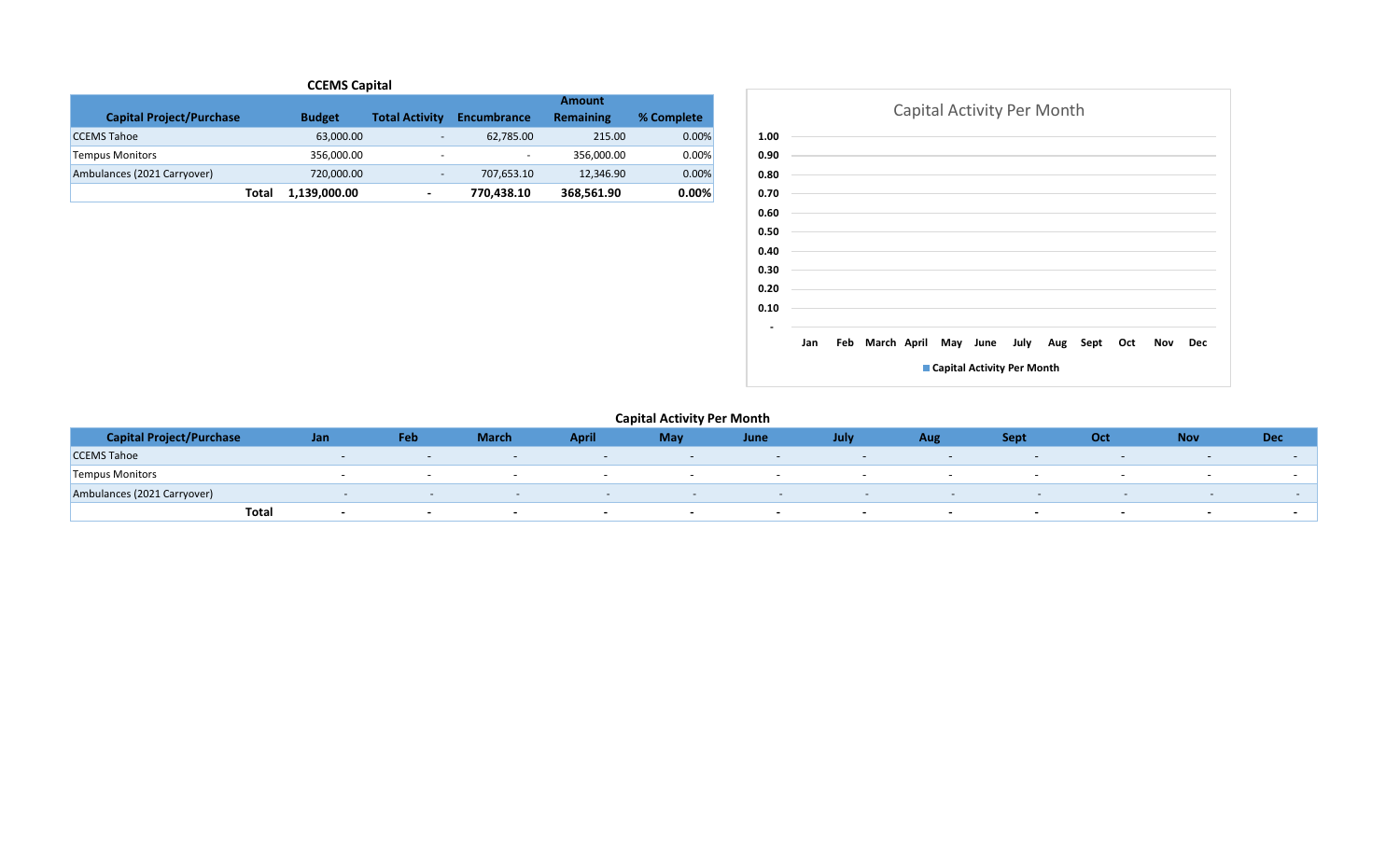## **Communications Capital**

|                                  |               |                          |                          | <b>Amount</b> |            |
|----------------------------------|---------------|--------------------------|--------------------------|---------------|------------|
| <b>Capital Project/Purchase</b>  | <b>Budget</b> | <b>Total Activity</b>    | <b>Encumbrance</b>       | Remaining     | % Complete |
| <b>Communications Radios</b>     | 50,000.00     | 37,642.74                | 11,375.33                | 981.93        | 75.29%     |
| Dispatch UPS Battery Replacement | 6.750.00      | 5.938.24                 |                          | 811.76        | 87.97%     |
| <b>LTE Backup Links</b>          | 2,500.00      | $\overline{\phantom{a}}$ | $\overline{\phantom{a}}$ | 2,500.00      | 0.00%      |
| Metal Canopy                     | 50,000.00     | 37,435.73                |                          | 12,564.27     | 74.87%     |
| Radio Tower Microwave Links      | 55,000.00     | $\overline{\phantom{a}}$ | $\qquad \qquad$          | 55,000.00     | 0.00%      |
| Shop Fan                         | 3.500.00      | $\overline{\phantom{a}}$ | $\overline{\phantom{a}}$ | 3,500.00      | 0.00%      |
| <b>Total</b>                     | 167,750.00    | 81,016.71                | 11.375.33                | 75.357.96     | 48.30%     |



| <b>Capital Project/Purchase</b>  | Jan          |                          | Feb    | <b>March</b>             | <b>April</b>             | May                      | June           | July                     | Aug                      | <b>Sept</b>              | Oct                      | <b>Nov</b>               | <b>Dec</b>               |
|----------------------------------|--------------|--------------------------|--------|--------------------------|--------------------------|--------------------------|----------------|--------------------------|--------------------------|--------------------------|--------------------------|--------------------------|--------------------------|
| <b>Communications Radios</b>     |              | $\sim$                   |        | 23,140.24                | 14,502.50                | $\overline{\phantom{0}}$ | $\sim$         | $\overline{\phantom{0}}$ | $\sim$                   | $\sim$                   | $\overline{\phantom{a}}$ | $\sim$                   | $\overline{\phantom{a}}$ |
| Dispatch UPS Battery Replacement |              | $\overline{\phantom{0}}$ |        | $\overline{\phantom{0}}$ | $\overline{\phantom{a}}$ | 5,938.24                 | $\sim$         | $\overline{\phantom{a}}$ | $\overline{\phantom{0}}$ | $\sim$                   | $\overline{\phantom{a}}$ | $\sim$                   | $\sim$                   |
| <b>LTE Backup Links</b>          |              | $\sim$                   | $\sim$ | $\sim$                   | $\sim$                   | $\overline{\phantom{a}}$ | $\sim$         | $-$                      | $\sim$                   | $\sim$                   | $\sim$                   | $\sim$                   | $\sim$                   |
| Metal Canopy                     |              | $\overline{\phantom{0}}$ |        | $\overline{\phantom{a}}$ | 34,075.28                | 3,360.45                 | $\sim$         |                          | $\sim$                   | $\overline{\phantom{a}}$ | $\overline{\phantom{0}}$ | $\sim$                   | $-$                      |
| Radio Tower Microwave Links      |              | $\sim$                   |        | $\sim$                   | $\sim$                   | $\overline{\phantom{a}}$ | $\sim$ $ \sim$ | $\sim$                   | $\sim$                   | $\sim$                   | $\overline{\phantom{a}}$ | $\sim$                   | $\sim$                   |
| Shop Fan                         |              | $\sim$                   |        | $\sim$                   | $\overline{\phantom{a}}$ | $\overline{\phantom{a}}$ | $\sim$         | $\sim$                   | $\overline{\phantom{0}}$ | $\sim$                   | $\overline{\phantom{0}}$ | $\overline{\phantom{0}}$ | $-$                      |
|                                  | <b>Total</b> | $\overline{\phantom{a}}$ | $\sim$ | 23,140.24                | 48,577.78                | 9,298.69                 | $\sim$         | $\sim$                   | $-$                      | $\blacksquare$           | $\sim$                   | $\sim$                   | $-$                      |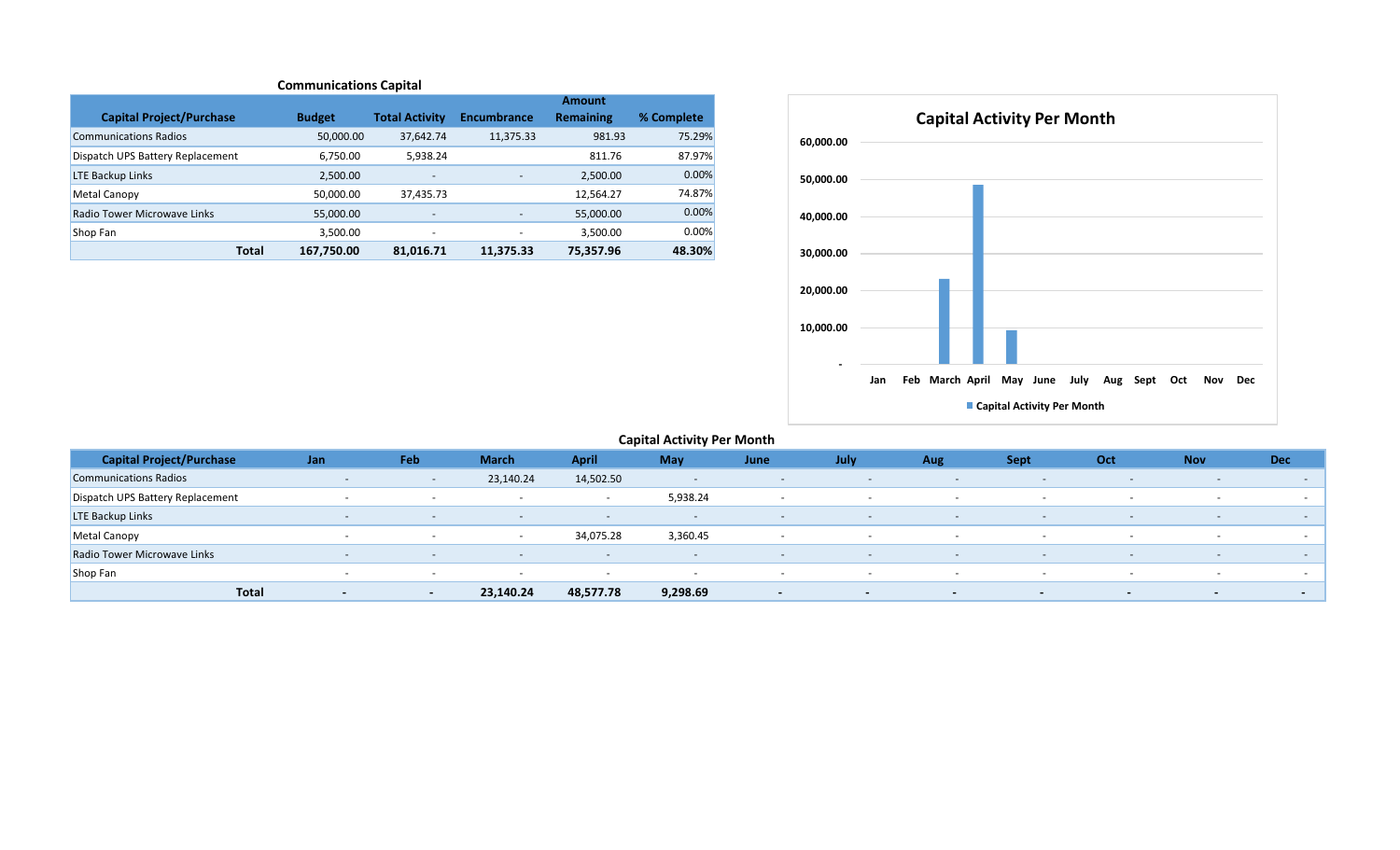| <b>Constable Capital</b>        |               |                          |                    |                  |            |  |  |  |  |  |  |  |
|---------------------------------|---------------|--------------------------|--------------------|------------------|------------|--|--|--|--|--|--|--|
| Amount                          |               |                          |                    |                  |            |  |  |  |  |  |  |  |
| <b>Capital Project/Purchase</b> | <b>Budget</b> | <b>Total Activity</b>    | <b>Encumbrance</b> | <b>Remaining</b> | % Complete |  |  |  |  |  |  |  |
| Constable 4 Patrol Vehicle      | 40,000.00     | -                        | 37,626.30          | 2.373.70         | 0.00%      |  |  |  |  |  |  |  |
| Constable 6 Patrol Vehicle      | 40.000.00     | $\overline{\phantom{a}}$ | 36.471.30          | 3.528.70         | 0.00%      |  |  |  |  |  |  |  |
| <b>Total</b>                    | 80,000.00     | $\overline{\phantom{a}}$ | 74,097.60          | 5,902.40         | 0.00%      |  |  |  |  |  |  |  |



| <b>Capital Project/Purchase</b> |       | Jan                      | Feb    | <b>March</b>             | April  | May | June                     | July                     | Aug                      | <b>Sept</b> | Oct    | <b>Nov</b> | <b>Dec</b> |
|---------------------------------|-------|--------------------------|--------|--------------------------|--------|-----|--------------------------|--------------------------|--------------------------|-------------|--------|------------|------------|
| Constable 4 Patrol Vehicle      |       |                          |        |                          |        |     | $\overline{\phantom{0}}$ | $\overline{\phantom{a}}$ |                          |             |        |            |            |
| Constable 6 Patrol Vehicle      |       |                          |        |                          |        |     | $\overline{\phantom{a}}$ |                          |                          |             |        |            |            |
|                                 |       |                          |        | $-$                      | $\sim$ | $-$ | $\sim$                   |                          | $\overline{\phantom{a}}$ |             | $\sim$ |            |            |
|                                 | Total | $\overline{\phantom{a}}$ | $\sim$ | $\overline{\phantom{0}}$ |        |     | $\overline{\phantom{a}}$ | $\sim$                   |                          |             |        |            |            |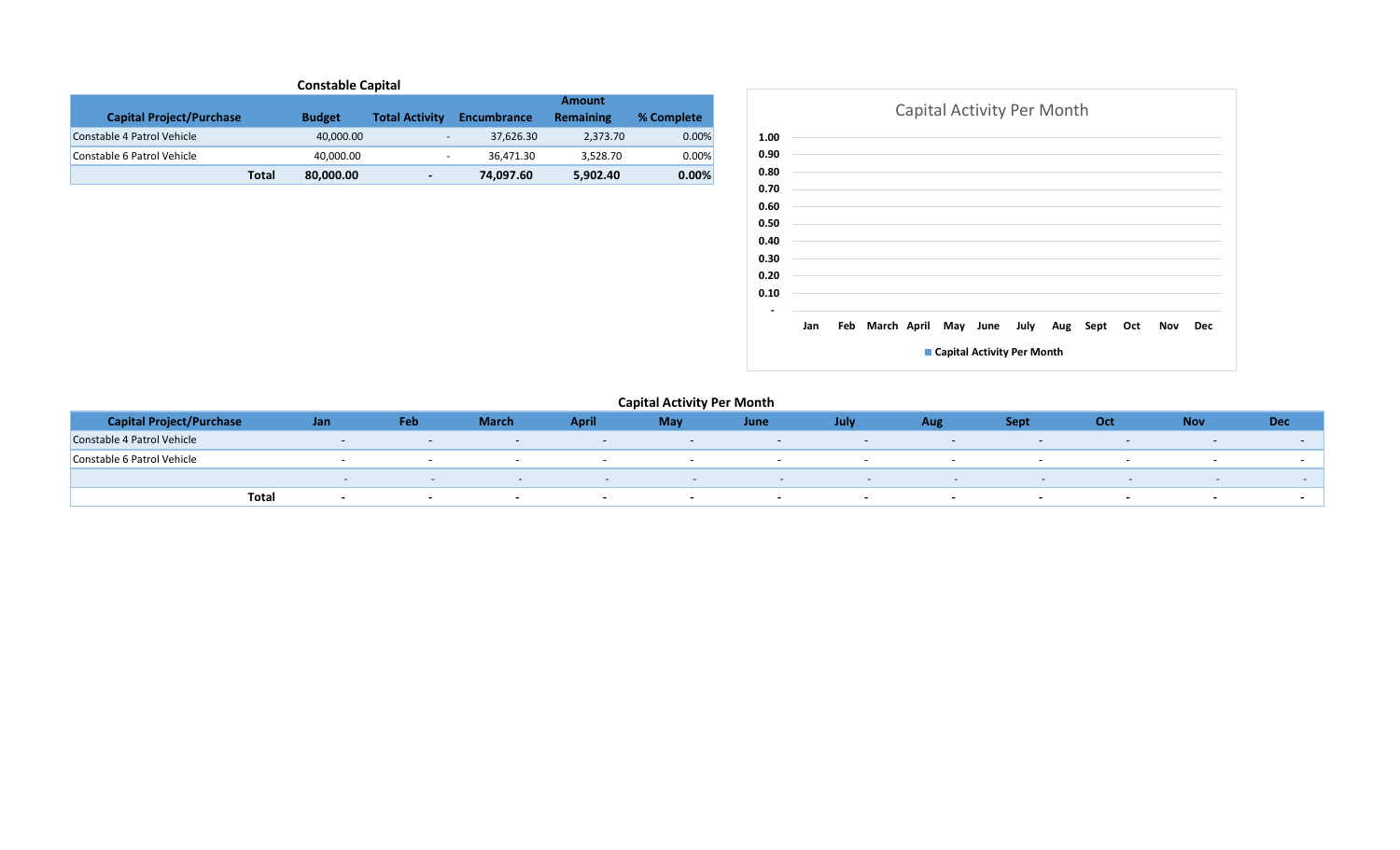| <b>District Attorney Capital</b> |               |                              |                          |                  |            |  |  |  |  |  |  |  |
|----------------------------------|---------------|------------------------------|--------------------------|------------------|------------|--|--|--|--|--|--|--|
| <b>Amount</b>                    |               |                              |                          |                  |            |  |  |  |  |  |  |  |
| <b>Capital Project/Purchase</b>  | <b>Budget</b> | <b>Total Activity</b>        | <b>Encumbrance</b>       | <b>Remaining</b> | % Complete |  |  |  |  |  |  |  |
| <b>Ford Explorer</b>             | 30,000.00     | 29,837.00                    | $\overline{\phantom{0}}$ | 163.00           | 99.46%     |  |  |  |  |  |  |  |
| Investigator Vehicle             | 46,000.00     | $\qquad \qquad \blacksquare$ | 45.129.60                | 870.40           | 0.00%      |  |  |  |  |  |  |  |
| <b>Total</b>                     | 76,000.00     | 29,837.00                    | 45,129.60                | 1,033.40         | 39.26%     |  |  |  |  |  |  |  |



| <b>Sapital Project/Purchase</b> | Jan                | Feb | March / | April | May | June                     | July | <b>Aur</b> | Sept | Oct | <b>Nov</b> | <b>Dec</b> |
|---------------------------------|--------------------|-----|---------|-------|-----|--------------------------|------|------------|------|-----|------------|------------|
| <b>Ford Explorer</b>            | 29,837.00          |     |         |       |     |                          |      |            |      |     |            |            |
| Investigator Vehicle            |                    |     |         |       |     | $\overline{\phantom{a}}$ |      |            |      |     |            |            |
|                                 | 29,837.00<br>Total |     |         |       |     |                          |      |            |      |     |            |            |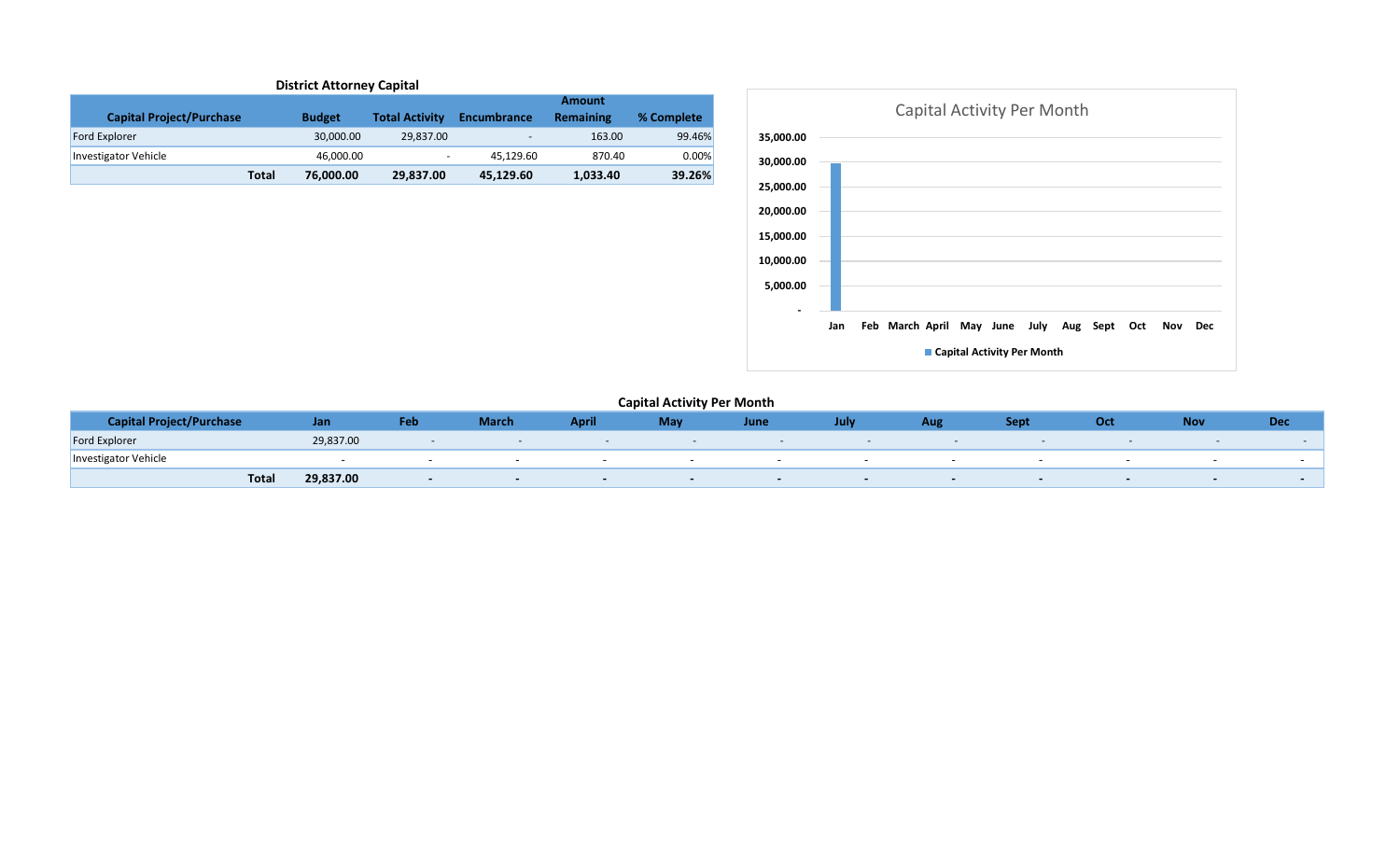#### **Emergency Management Capital**

|                                       |                    |                          |                          | <b>Amount</b> |            |
|---------------------------------------|--------------------|--------------------------|--------------------------|---------------|------------|
| <b>Capital Project/Purchase</b>       | <b>Budget</b>      | <b>Total Activity</b>    | <b>Encumbrance</b>       | Remaining     | % Complete |
| 15 KW Portable Generator              | 6.000.00           | $\overline{\phantom{a}}$ | $\overline{\phantom{a}}$ | 6.000.00      | 0.00%      |
| 2000W Portable Genset                 | 9.000.00           | 4.401.00                 | -                        | 4.599.00      | 48.90%     |
| <b>Satellite Communication System</b> | 40,000.00          | $\overline{\phantom{a}}$ | $\overline{\phantom{a}}$ | 40,000.00     | 0.00%      |
|                                       | Total<br>55,000.00 | 4.401.00                 | $\overline{\phantom{0}}$ | 50.599.00     | 8.00%      |



| <b>Capital Project/Purchase</b>       | Jan   | Feb                      | <b>March</b> | April    | May | June | July                     | Aug                      | <b>Sept</b> | Oct | <b>Nov</b> | Dec |
|---------------------------------------|-------|--------------------------|--------------|----------|-----|------|--------------------------|--------------------------|-------------|-----|------------|-----|
| 15 KW Portable Generator              |       |                          |              |          |     |      |                          |                          |             |     |            |     |
| 2000W Portable Genset                 |       |                          |              | 4,401.00 |     |      |                          |                          |             |     |            |     |
| <b>Satellite Communication System</b> |       |                          |              |          |     |      |                          |                          |             |     |            |     |
|                                       | Total | $\overline{\phantom{a}}$ |              | 4,401.00 |     |      | $\overline{\phantom{a}}$ | $\overline{\phantom{a}}$ |             | -   |            |     |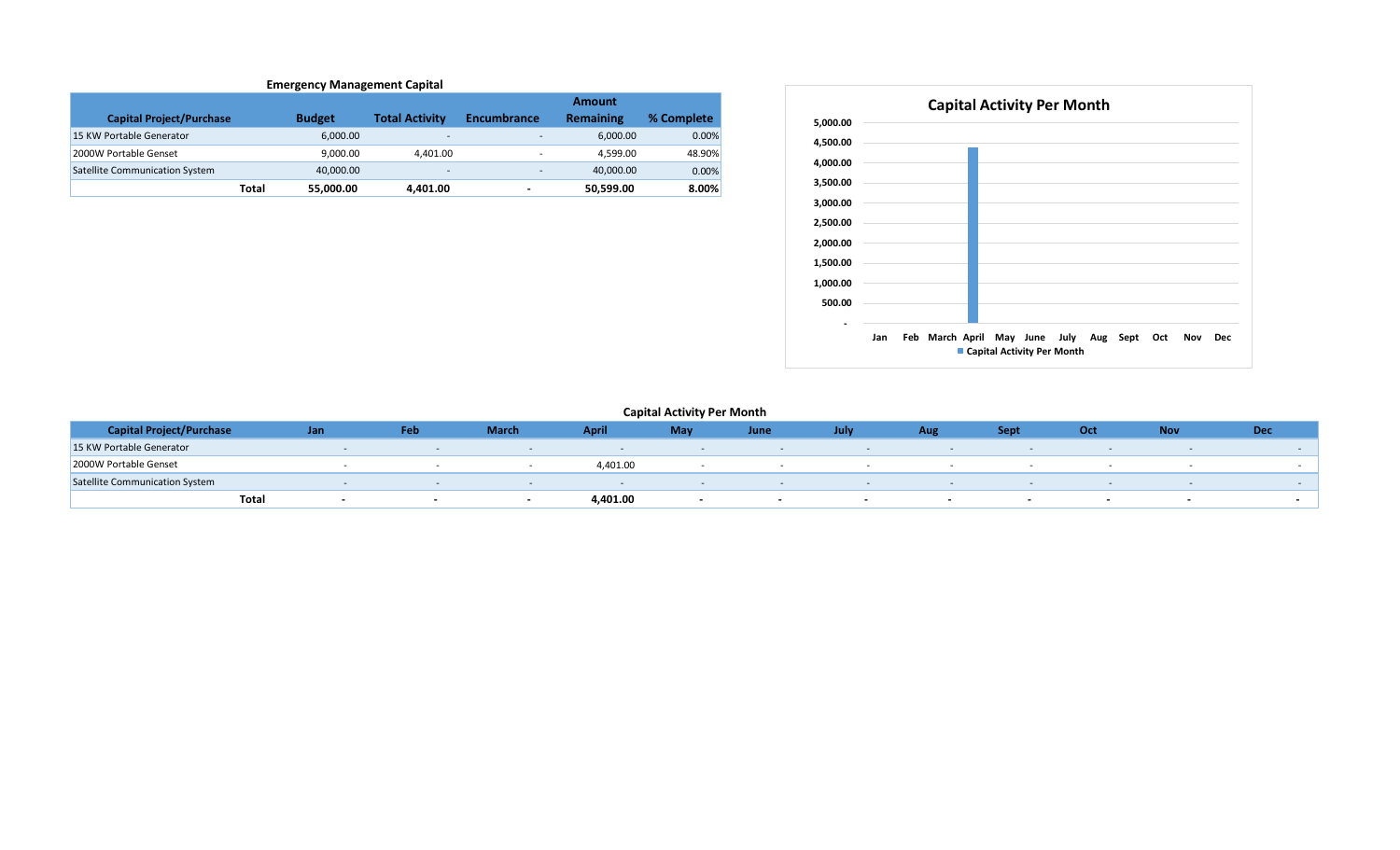# **Golf Course Capital**

|                                 |               |                |                                   | <b>Amount</b> |            |
|---------------------------------|---------------|----------------|-----------------------------------|---------------|------------|
| <b>Capital Project/Purchase</b> | <b>Budget</b> |                | <b>Total Activity Encumbrance</b> | Remaining     | % Complete |
| Level & Replace Tee Boxes       | 26,000.00     | -              | $\overline{\phantom{0}}$          | 26,000.00     | $0.00\%$   |
| Replace Drainage Greens         | 260,000.00    | -              | $\overline{\phantom{0}}$          | 260.000.00    | 0.00%      |
| Total                           | 286.000.00    | $\blacksquare$ | $\overline{\phantom{0}}$          | 286,000.00    | 0.00%      |



| <b>Capital Project/Purchase</b> | Jan | Feb | <b>March</b> | <b>Apri</b> | <b>May</b> | June   | July                     | Aug | Sept                     | Oct                      | <b>Nov</b>               | Dec |
|---------------------------------|-----|-----|--------------|-------------|------------|--------|--------------------------|-----|--------------------------|--------------------------|--------------------------|-----|
| Level & Replace Tee Boxes       |     |     |              |             |            |        |                          |     |                          |                          |                          |     |
| Replace Drainage Greens         |     |     |              |             |            |        |                          |     |                          |                          | $\overline{\phantom{a}}$ |     |
| Tota.                           |     |     |              |             |            | $\sim$ | $\overline{\phantom{a}}$ |     | $\overline{\phantom{a}}$ | $\overline{\phantom{a}}$ | $\overline{\phantom{0}}$ |     |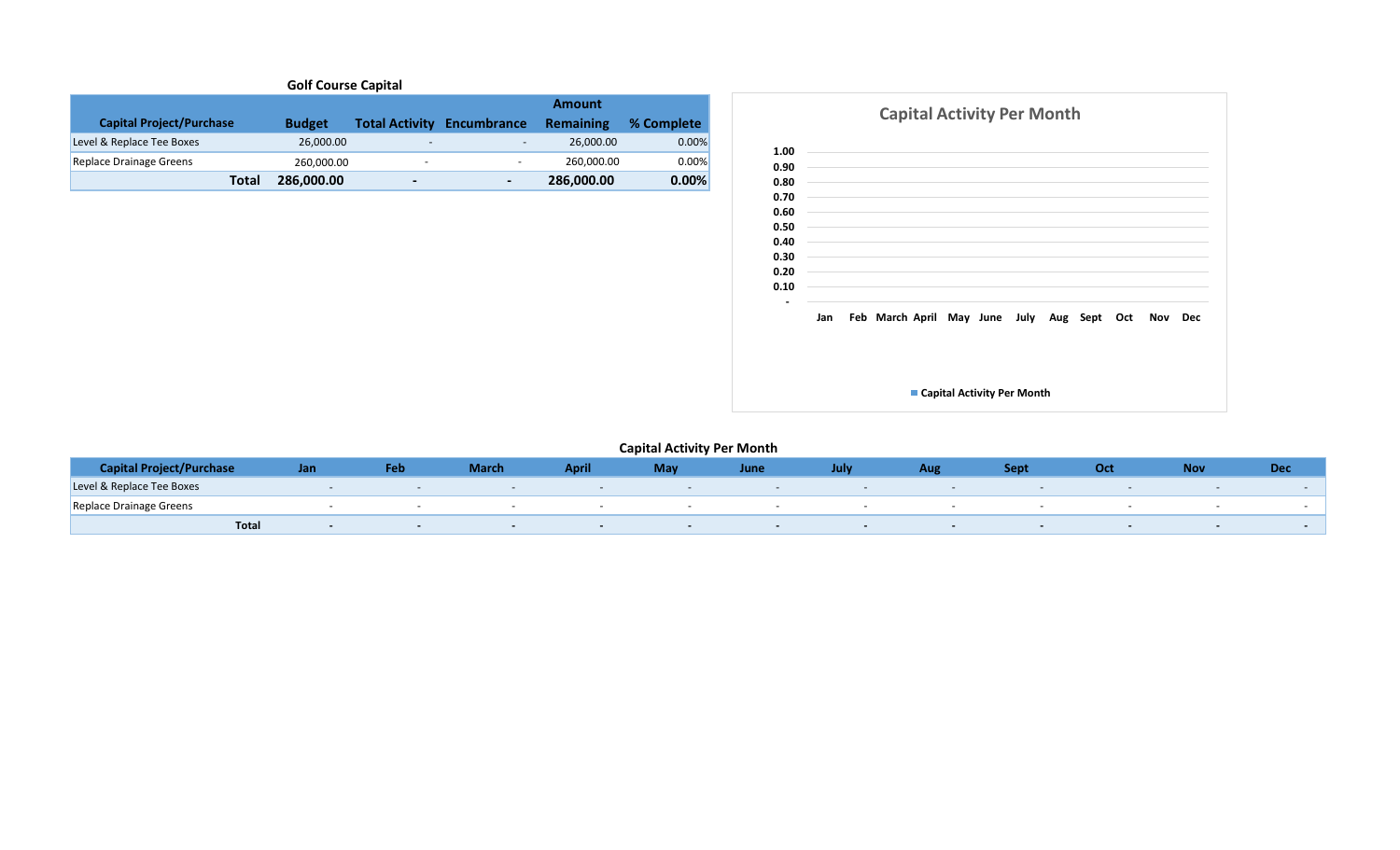## **Hotel Motel Capital**

|                                 |               |                          |                          | <b>Amount</b>    |            |
|---------------------------------|---------------|--------------------------|--------------------------|------------------|------------|
| <b>Capital Project/Purchase</b> | <b>Budget</b> | <b>Total Activity</b>    | <b>Encumbrance</b>       | <b>Remaining</b> | % Complete |
| Anahuac Splash Pad              | 415,300.00    | $\overline{\phantom{a}}$ | 399,941.28               | 15,358.72        | 0.00%      |
| McCollum Park Boat Ramp         | 50.000.00     | $\overline{\phantom{a}}$ | $\overline{\phantom{a}}$ | 50.000.00        | 0.00%      |
| McCollum Park Drive             | 10.000.00     | $\overline{\phantom{a}}$ | $\overline{\phantom{0}}$ | 10,000.00        | 0.00%      |
| Whites Park Lighting            | 75,000.00     | $\overline{\phantom{a}}$ | 64.891.00                | 10.109.00        | 0.00%      |
| Total                           | 550,300.00    | $\overline{\phantom{0}}$ | 464,832.28               | 85.467.72        | 0.00%      |



| <b>Capital Project/Purchase</b> | Jan   | Feb                      | <b>March</b>             | <b>April</b> | May                      | June                     | <b>July</b> | Aug                      | Sept                     | Oct    | <b>Nov</b>               | <b>Dec</b> |
|---------------------------------|-------|--------------------------|--------------------------|--------------|--------------------------|--------------------------|-------------|--------------------------|--------------------------|--------|--------------------------|------------|
| Anahuac Splash Pad              |       | $\overline{\phantom{a}}$ | $\overline{\phantom{0}}$ | $-$          | $-$                      | $\overline{\phantom{0}}$ | -           |                          | $-$                      |        | $\overline{\phantom{a}}$ |            |
| McCollum Park Boat Ramp         |       |                          | $-$                      |              | $-$                      | $\overline{\phantom{a}}$ |             |                          |                          |        |                          |            |
| <b>McCollum Park Drive</b>      |       |                          |                          | $\sim$       | $\sim$                   | $-$                      |             | $\overline{\phantom{a}}$ | $\overline{\phantom{a}}$ | $\sim$ |                          |            |
|                                 | Total | $\overline{\phantom{0}}$ |                          |              | $\overline{\phantom{0}}$ | - -                      |             |                          |                          |        |                          |            |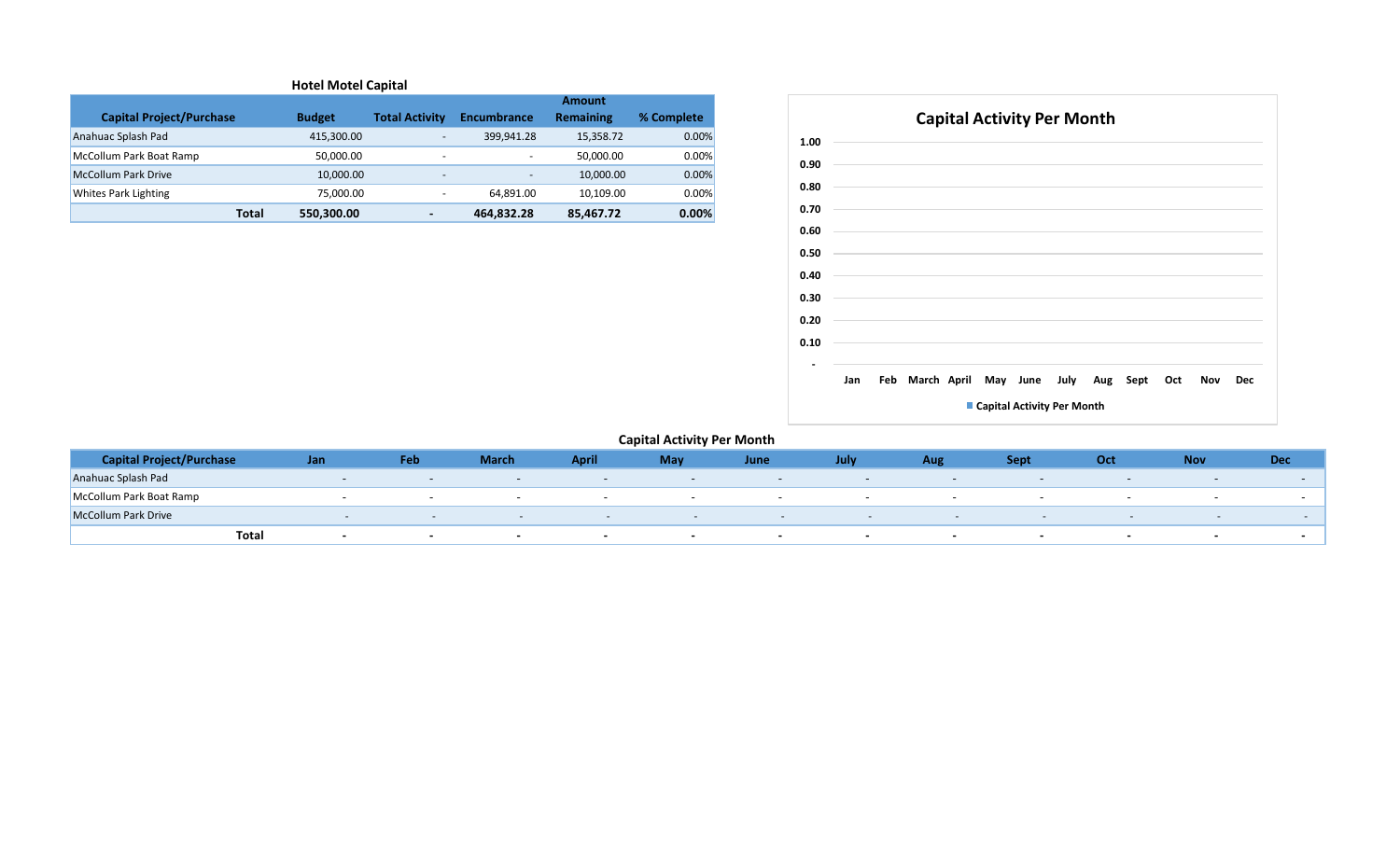| <b>Health Service Fund Capital</b> |              |               |                          |                          |                          |            |  |  |  |  |  |  |
|------------------------------------|--------------|---------------|--------------------------|--------------------------|--------------------------|------------|--|--|--|--|--|--|
| <b>Amount</b>                      |              |               |                          |                          |                          |            |  |  |  |  |  |  |
| <b>Capital Project/Purchase</b>    |              | <b>Budget</b> | <b>Total Activity</b>    | Encumbrance              | <b>Remaining</b>         | % Complete |  |  |  |  |  |  |
| 2022 Ford Escape                   |              | 23,100.00     | $\overline{\phantom{0}}$ | 23.060.00                | 40.00                    | 0.00%      |  |  |  |  |  |  |
| 2022 Ford Expedition               |              | 38.519.70     | 38.519.70                | $\overline{\phantom{a}}$ | $\overline{\phantom{a}}$ | 100.00%    |  |  |  |  |  |  |
|                                    | <b>Total</b> | 61.619.70     | 38,519.70                | 23,060.00                | 40.00                    | 62.51%     |  |  |  |  |  |  |



| <b>Capital Project/Purchase</b> | Jan    | Feb                      | <b>March</b>             | <b>April</b> | May                      | June                     | July          | Aug                      | <b>Sept</b>              | Oct                      | <b>Nov</b>               | <b>Dec</b> |
|---------------------------------|--------|--------------------------|--------------------------|--------------|--------------------------|--------------------------|---------------|--------------------------|--------------------------|--------------------------|--------------------------|------------|
| 2022 Ford Escape                |        | $\overline{\phantom{0}}$ | $-$                      | $-$          | $\sim$                   | $\sim$                   | $-$           | $\overline{\phantom{0}}$ | $\overline{\phantom{a}}$ | $\overline{\phantom{a}}$ | $\overline{\phantom{a}}$ |            |
| 2022 Ford Expedition            |        |                          | $\overline{\phantom{a}}$ | 38,519.70    | $\overline{\phantom{a}}$ |                          |               |                          | $-$                      | $-$                      | $\overline{\phantom{a}}$ |            |
|                                 |        | $\overline{\phantom{0}}$ | $\sim$                   | $-$          | $\sim$ $\sim$            | $\sim$                   | $\sim$ $\sim$ | $\sim$                   | $\sim$                   | $\sim$                   | $\sim$                   |            |
|                                 |        | $\overline{\phantom{0}}$ |                          |              | $\overline{\phantom{a}}$ | $\overline{\phantom{a}}$ |               |                          | $\overline{\phantom{a}}$ | $\sim$                   | $\overline{\phantom{0}}$ |            |
| <b>Total</b>                    | $\sim$ | $\sim$                   | $\sim$                   | 38,519.70    | $\sim$                   | $\sim$                   | $\sim$        | $\sim$                   | $\sim$                   | $\sim$                   | $\sim$ $ \sim$           |            |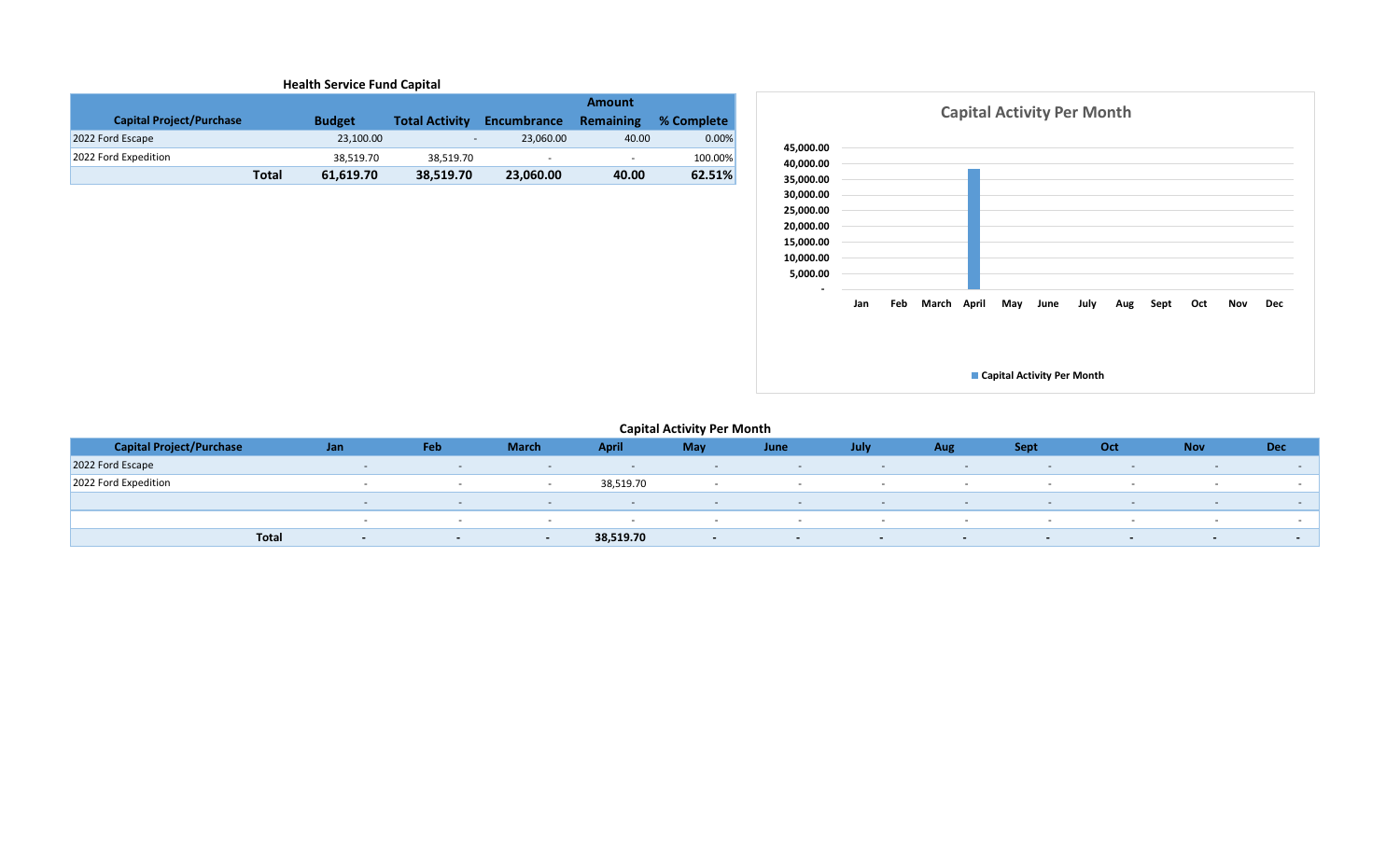|                                       |              |               |                          |                          | <b>Amount</b> |            |
|---------------------------------------|--------------|---------------|--------------------------|--------------------------|---------------|------------|
| <b>Capital Project/Purchase</b>       |              | <b>Budget</b> | <b>Total Activity</b>    | <b>Encumbrance</b>       | Remaining     | % Complete |
| Generators                            |              | 454,000.00    | $\overline{\phantom{a}}$ | ۰.                       | 454,000.00    | 0.00%      |
| Jail Roof                             |              | 250,000.00    | ٠                        | ٠                        | 250,000.00    | 0.00%      |
| JP 5 Building Repairs                 |              | 75,000.00     | $\overline{\phantom{a}}$ | ٠                        | 75,000.00     | 0.00%      |
| Maintenance Truck                     |              | 50,000.00     | $\sim$                   | ٠                        | 50,000.00     | 0.00%      |
| Service Truck with Bed                |              | 70,000.00     | $\overline{\phantom{a}}$ | $\overline{\phantom{a}}$ | 70,000.00     | 0.00%      |
| Service Truck Air Compressor          |              | 5,000.00      | ۰                        | $\overline{\phantom{a}}$ | 5,000.00      | 0.00%      |
| Solid Waste Building                  |              | 675,000.00    | $\sim$                   | $\sim$                   | 675,000.00    | 0.00%      |
| West Side Tax Office (2020 Carryover) |              | 189,490.00    | 36,490.00                | 153,000.00               | ٠             | 19.26%     |
|                                       | <b>Total</b> | 1,768,490.00  | 36.490.00                | 153.000.00               | 1,579,000.00  | 2.06%      |



| <b>Capital Project/Purchase</b>       | Jan                               | Feb                      | <b>March</b>             | <b>April</b>             | <b>May</b>               | June                     | July       | Aug    | <b>Sept</b>              | Oct                      | <b>Nov</b>               | <b>Dec</b> |
|---------------------------------------|-----------------------------------|--------------------------|--------------------------|--------------------------|--------------------------|--------------------------|------------|--------|--------------------------|--------------------------|--------------------------|------------|
| Generators                            | $\sim$                            | $\sim$                   | $\sim$                   | $\overline{\phantom{0}}$ | $\sim$                   | $\sim$                   | $\sim$     | $\sim$ | $\sim$                   | $\overline{\phantom{a}}$ | $\sim$                   |            |
| Jail Roof                             |                                   |                          | . .                      |                          | $\overline{\phantom{a}}$ |                          |            |        |                          |                          |                          |            |
| JP 5 Building Repairs                 | $\sim$                            | $\sim$                   | $\sim$                   | $\sim$ $-$               | $\sim$ $-$               | $\sim$                   | $\sim$ $-$ | $\sim$ | $\sim$                   | $\sim$                   | $\overline{\phantom{a}}$ |            |
| Maintenance Truck                     | $\sim$                            |                          | . .                      | . .                      | $\sim$                   |                          |            |        | $\sim$                   |                          |                          |            |
| Service Truck with Bed                | $\sim$                            | $\sim$                   | $\sim$                   | $\sim$                   | $\sim$                   | $\sim$                   | - - -      | $\sim$ | $\sim$                   | $\sim$                   | $\overline{\phantom{a}}$ | $\sim$     |
| Service Truck Air Compressor          | $\sim$                            | $\sim$                   | $\sim$                   | $\sim$                   | $\sim$                   | $\sim$                   | $\sim$ $-$ | $\sim$ | $\sim$                   | $\sim$                   | $\sim$                   | $\sim$     |
| Solid Waste Building                  | $\sim$                            | $\sim$                   | $\sim$                   | $\sim$                   | $\sim$                   | $\sim$                   | $\sim$     | $\sim$ | <b>CONTINUES</b>         | $\sim$                   | $\sim$                   | $\sim$     |
| West Side Tax Office (2020 Carryover) | $\sim$                            | $\sim$                   | $\sim$                   | 18,670.00                | $\sim$                   | $-$                      | $\sim$     | $-$    | $\sim$                   | $\sim$                   | $\sim$                   | $\sim$     |
|                                       | $\sim$                            | $\sim$                   | $\sim$                   | $\overline{\phantom{a}}$ | $\sim$                   | <b>CONTINUES</b>         | $\sim$     | $\sim$ | $\sim$                   | $\sim$                   | $\sim$                   |            |
|                                       | Total<br>$\overline{\phantom{0}}$ | $\overline{\phantom{a}}$ | $\overline{\phantom{a}}$ | 18,670.00                | $\sim$                   | $\overline{\phantom{a}}$ | $\sim$     | $\sim$ | $\overline{\phantom{a}}$ | $\sim$                   | $\sim$                   | $\sim$     |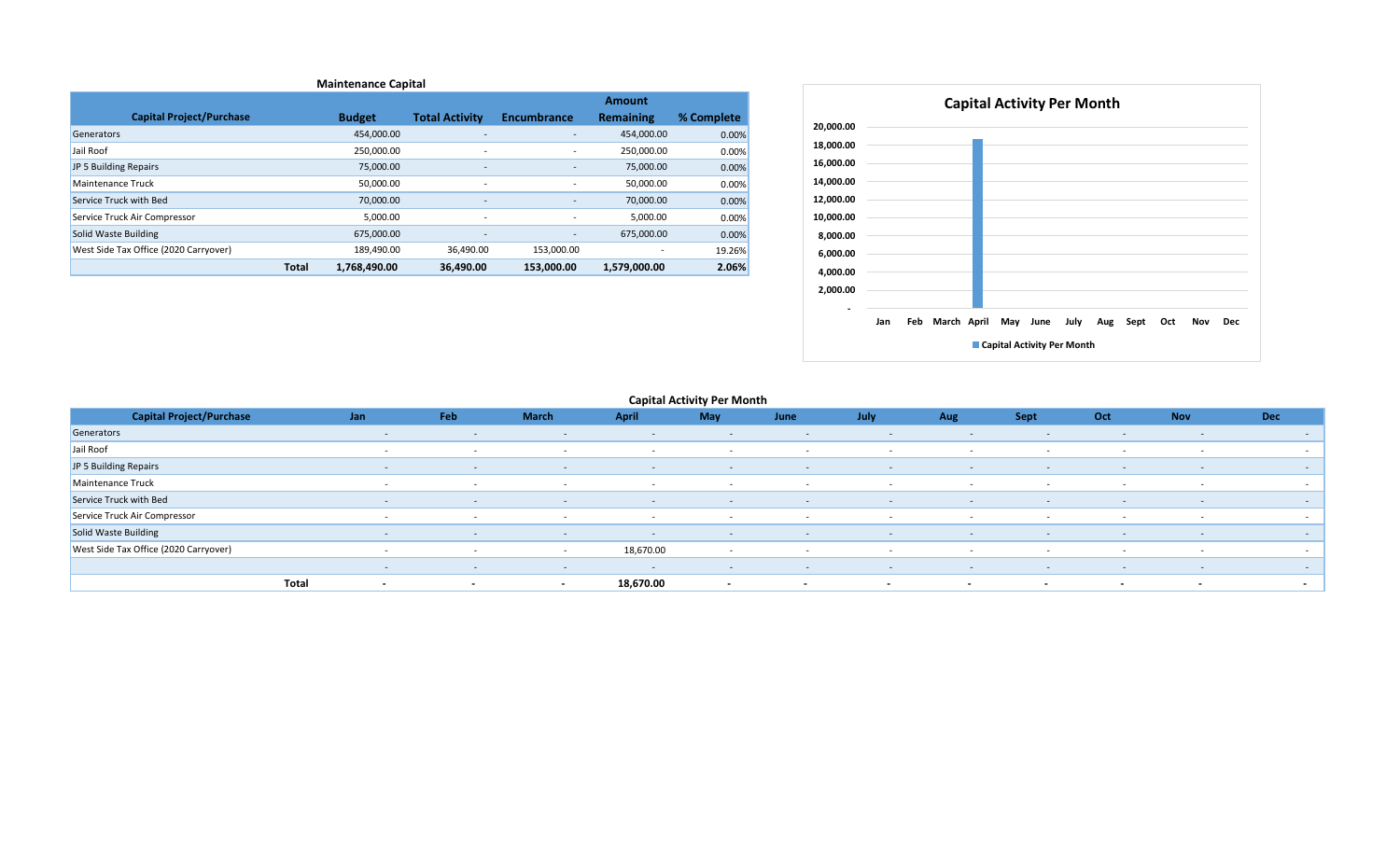| <b>Mosquito Control Capital</b>           |              |               |                       |                          |                  |            |  |  |  |  |  |  |
|-------------------------------------------|--------------|---------------|-----------------------|--------------------------|------------------|------------|--|--|--|--|--|--|
|                                           |              |               |                       |                          | <b>Amount</b>    |            |  |  |  |  |  |  |
| <b>Capital Project/Purchase</b>           |              | <b>Budget</b> | <b>Total Activity</b> | <b>Encumbrance</b>       | <b>Remaining</b> | % Complete |  |  |  |  |  |  |
| Concrete Slab                             |              | 5,000.00      |                       | $\overline{\phantom{0}}$ | 5,000.00         | 0.00%      |  |  |  |  |  |  |
| <b>Mosquito Control Building Addition</b> |              | 65.000.00     |                       |                          | 65.000.00        | 0.00%      |  |  |  |  |  |  |
| <b>Spray Truck</b>                        |              | 60.000.00     |                       | 49.455.90                | 10,544.10        | 0.00%      |  |  |  |  |  |  |
| <b>Spray Units</b>                        |              | 30.000.00     | 17,000.00             | $\overline{\phantom{a}}$ | 13,000.00        | 56.67%     |  |  |  |  |  |  |
|                                           | <b>Total</b> | 160,000.00    | 17,000.00             | 49,455.90                | 93.544.10        | 10.63%     |  |  |  |  |  |  |



| <b>Capital Project/Purchase</b>    | Jan   | Feb                      | <b>March</b>      | <b>April</b>             | <b>May</b> | June   | July                     | <b>Aug</b>               | <b>Sept</b>              | Oct | <b>Nov</b> | <b>Dec</b> |
|------------------------------------|-------|--------------------------|-------------------|--------------------------|------------|--------|--------------------------|--------------------------|--------------------------|-----|------------|------------|
| Concrete Slab                      |       | $\sim$                   | $\sim$            | $\overline{\phantom{0}}$ | $\sim$     | $\sim$ | $\sim$                   | $\sim$                   | $\sim$                   |     |            |            |
| Mosquito Control Building Addition |       |                          |                   |                          |            |        |                          |                          |                          |     |            |            |
| Spray Truck                        |       | $-$                      | <b>CONTRACTOR</b> | <b>CONTINUES</b>         | $\sim$     | $\sim$ | $\sim$                   | <b>CONTINUES</b>         | $\sim$                   |     | $\sim$     |            |
| Spray Units                        |       |                          | 17,000.00         |                          |            | . .    | . .                      |                          | . .                      |     |            |            |
|                                    |       | $\overline{\phantom{a}}$ |                   | $\overline{\phantom{a}}$ | $\sim$     |        | $\overline{\phantom{a}}$ | $\overline{\phantom{a}}$ |                          |     |            |            |
|                                    | Total | $\overline{\phantom{a}}$ | 17,000.00         |                          |            |        |                          | $\sim$                   | $\overline{\phantom{a}}$ | . . |            |            |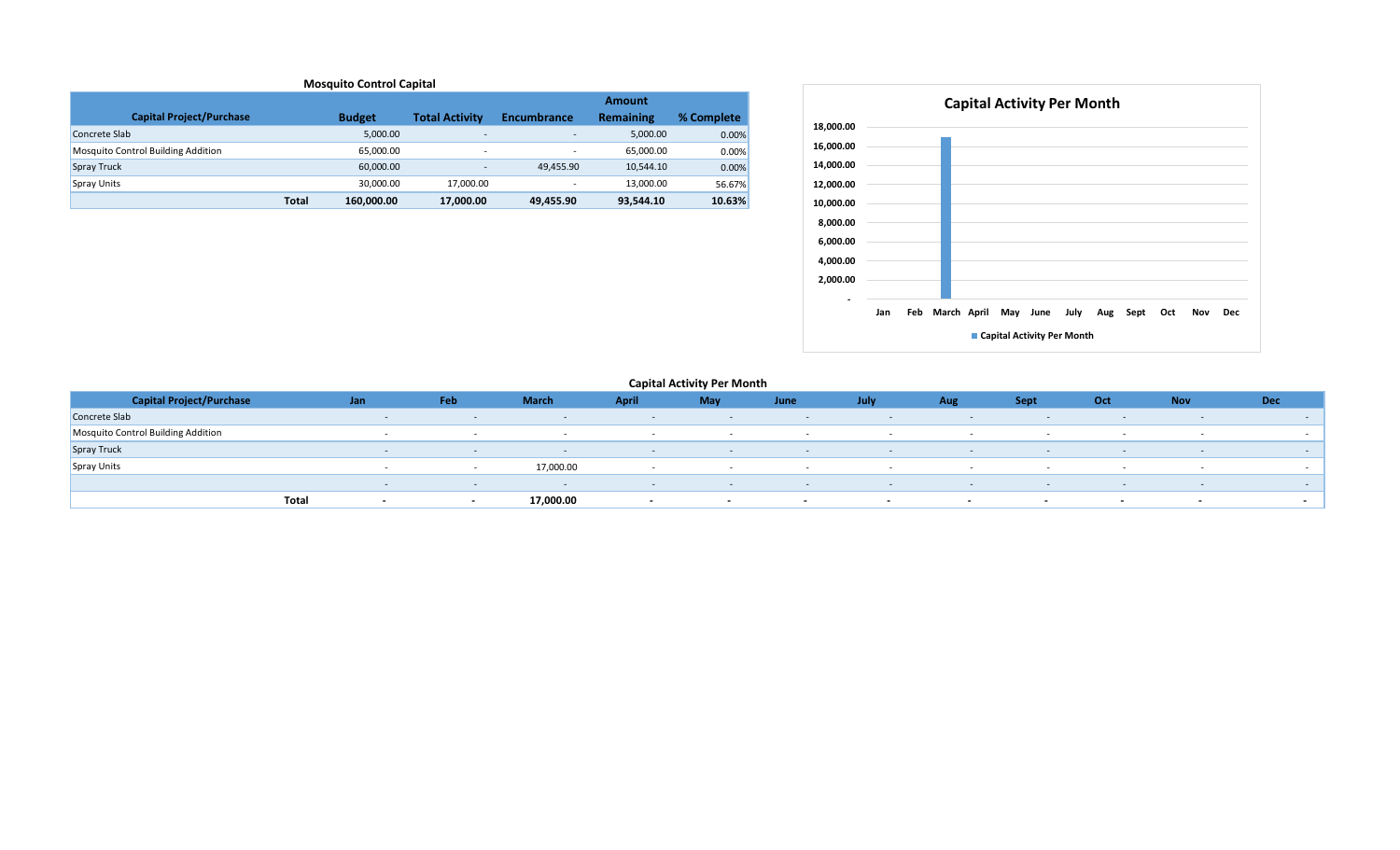| <b>Parks Capital</b>            |              |               |                          |                          |                  |            |  |  |  |  |  |  |
|---------------------------------|--------------|---------------|--------------------------|--------------------------|------------------|------------|--|--|--|--|--|--|
|                                 |              |               |                          |                          | <b>Amount</b>    |            |  |  |  |  |  |  |
| <b>Capital Project/Purchase</b> |              | <b>Budget</b> | <b>Total Activity</b>    | <b>Encumbrance</b>       | <b>Remaining</b> | % Complete |  |  |  |  |  |  |
| <b>Flex Wing Mower</b>          |              | 18,000.00     | $\overline{\phantom{a}}$ | 16,909.97                | 1,090.03         | $0.00\%$   |  |  |  |  |  |  |
| Pickup Trucks                   |              | 114,000.00    | $\overline{\phantom{a}}$ | 117,757.10               | (3,757.10)       | 0.00%      |  |  |  |  |  |  |
| <b>Scag Mower</b>               |              | 54,000.00     | 49.200.00                | $\overline{\phantom{a}}$ | 4,800.00         | 91.11%     |  |  |  |  |  |  |
| <b>Tractor Shed</b>             |              | 95,000.00     | 40,387.63                |                          | 54,612.37        | 42.51%     |  |  |  |  |  |  |
| <b>Truck Bed Tool Box</b>       |              | 2,000.00      | $\overline{\phantom{a}}$ | $\overline{\phantom{a}}$ | 2,000.00         | 0.00%      |  |  |  |  |  |  |
|                                 | <b>Total</b> | 283,000.00    | 89,587.63                | 134,667.07               | 58,745.30        | 31.66%     |  |  |  |  |  |  |



**Capital Activity Per Month**

| <b>Capital Project/Purchase</b> | Jan   |                          | Feb       | <b>March</b>             | <b>April</b> | May    | June                     | July                     | Aug                      | <b>Sept</b>              | Oct                      | <b>Nov</b> | <b>Dec</b> |
|---------------------------------|-------|--------------------------|-----------|--------------------------|--------------|--------|--------------------------|--------------------------|--------------------------|--------------------------|--------------------------|------------|------------|
| <b>Flex Wing Mower</b>          |       | $\sim$                   |           | $\sim$                   | $\sim$       | $\sim$ | $\sim$                   | $\sim$                   | $\sim$                   |                          | $\sim$                   |            |            |
| <b>Pickup Trucks</b>            |       |                          |           | $\sim$                   | . .          | - -    |                          | $\sim$                   | $\sim$                   |                          |                          |            |            |
| <b>Scag Mower</b>               |       |                          | 49,200.00 | $\sim$                   |              |        | $\sim$                   | $\sim$                   | $\sim$                   |                          | $\sim$                   |            |            |
| Tractor Shed                    |       | $\sim$                   |           | . .                      | 40,387.63    |        |                          |                          | . .                      | . .                      | $\sim$                   |            |            |
| <b>Truck Bed Tool Box</b>       |       |                          |           | $\overline{\phantom{0}}$ |              |        |                          | $\overline{\phantom{0}}$ | $\sim$                   |                          |                          |            |            |
|                                 | Total | $\overline{\phantom{a}}$ | 49,200.00 | $\overline{\phantom{a}}$ | 40,387.63    | $\sim$ | $\overline{\phantom{a}}$ | $\sim$                   | $\overline{\phantom{a}}$ | $\overline{\phantom{a}}$ | $\overline{\phantom{a}}$ | $\sim$     |            |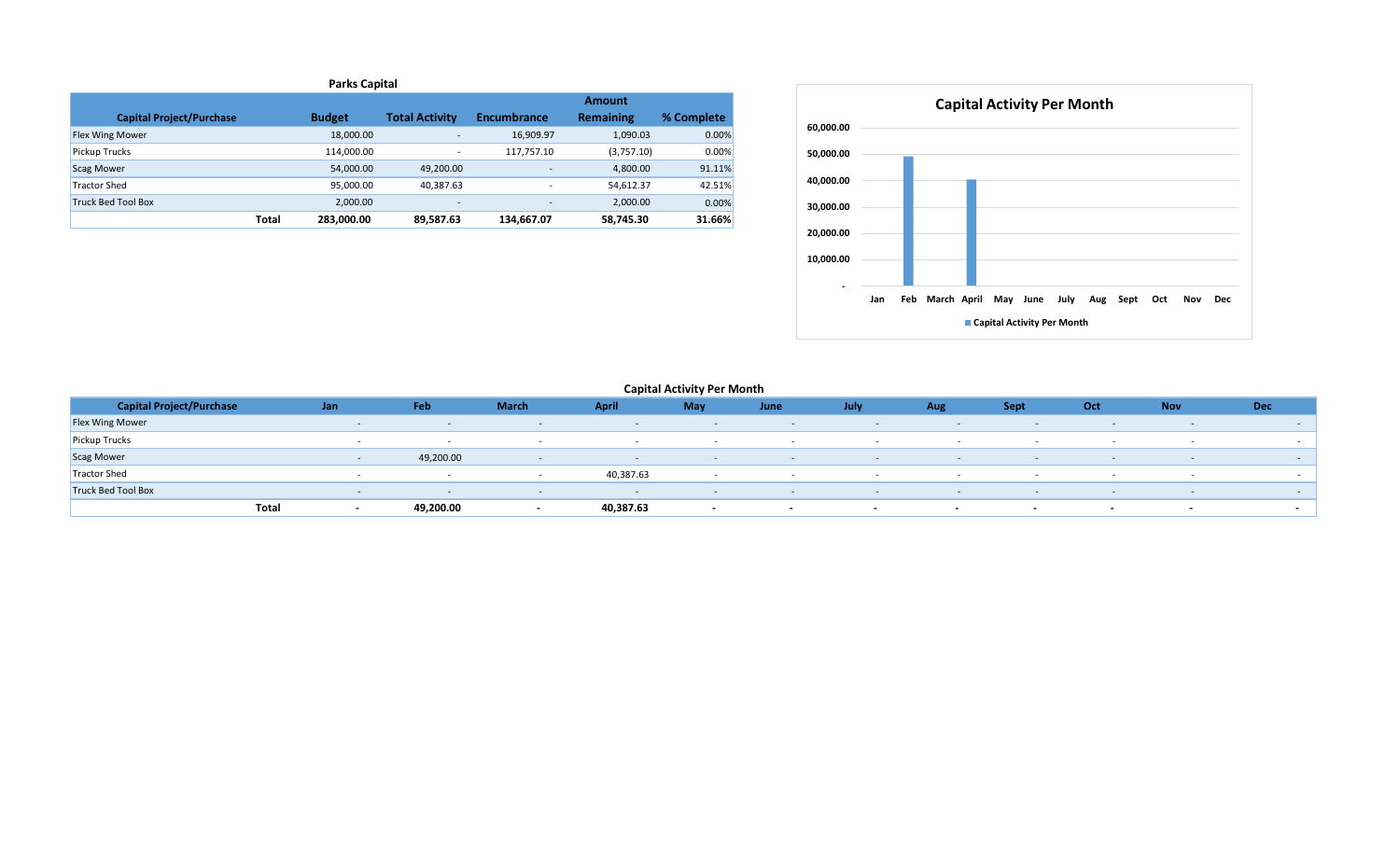| <b>Road &amp; Bridge Capital</b>  |              |               |                          |                              |                              |            |  |  |  |  |  |  |  |
|-----------------------------------|--------------|---------------|--------------------------|------------------------------|------------------------------|------------|--|--|--|--|--|--|--|
| <b>Capital Project/Purchase</b>   |              | <b>Budget</b> | <b>Total Activity</b>    | <b>Encumbrance</b>           | <b>Amount Remaining</b>      | % Complete |  |  |  |  |  |  |  |
| 84" Pad Roller                    |              | 143,865.00    | -                        | 143,865.00                   |                              | 0.00%      |  |  |  |  |  |  |  |
| F350 Tire Truck                   |              | 70,000.00     | ٠                        | 64,433.15                    | 5,566.85                     | 0.00%      |  |  |  |  |  |  |  |
| <b>Flatdeck Gooseneck Trailer</b> |              | 10,000.00     |                          |                              | 10,000.00                    | 0.00%      |  |  |  |  |  |  |  |
| Misc. Shop Equipment              |              | 10,000.00     | $\overline{\phantom{a}}$ | ٠                            | 10,000.00                    | 0.00%      |  |  |  |  |  |  |  |
| <b>Pnematic Tire Roller</b>       |              | 171,845.00    | -                        | 171,845.00                   | $\qquad \qquad \blacksquare$ | 0.00%      |  |  |  |  |  |  |  |
| Reclaimer                         |              | 452,398.00    | ٠                        | 452,398.00                   | ٠                            | 0.00%      |  |  |  |  |  |  |  |
| Shredder Head Attachment          |              | 80,200.00     | 80,137.49                | $\qquad \qquad \blacksquare$ | 62.51                        | 99.92%     |  |  |  |  |  |  |  |
| Smooth Drum Roller                |              | 133,615.00    | ٠                        | 133,615.00                   |                              | 0.00%      |  |  |  |  |  |  |  |
| Vehicle Replacements              |              | 182,077.00    |                          | 31,063.75                    | 151,013.25                   | 0.00%      |  |  |  |  |  |  |  |
| Water Distributor Truck           |              | 140,000.00    | -                        | 118,438.11                   | 21,561.89                    | 0.00%      |  |  |  |  |  |  |  |
|                                   | <b>Total</b> | 1,394,000.00  | 80.137.49                | 1,115,658.01                 | 198,204.50                   | 5.75%      |  |  |  |  |  |  |  |



| <b>Capital Project/Purchase</b>   | Jan                                      | Feb                      | <b>March</b>             | <b>April</b>             | May                      | June                     | July                     | Aug                      | Sept                     | Oct                      | <b>Nov</b>               | <b>Dec</b> |
|-----------------------------------|------------------------------------------|--------------------------|--------------------------|--------------------------|--------------------------|--------------------------|--------------------------|--------------------------|--------------------------|--------------------------|--------------------------|------------|
| 84" Pad Roller                    | $\sim$                                   | $\sim$                   | $\sim$                   | $\sim$                   | $\sim$                   | $\sim$                   | $\overline{\phantom{0}}$ | $\sim$                   | $\overline{\phantom{a}}$ | $\sim$                   | $\sim$                   | $\sim$     |
| F350 Tire Truck                   | $\sim$                                   | $\sim$                   | $\sim$                   | $\sim$                   | $\sim$                   | $\sim$                   | $\sim$                   | $\sim$                   | $\sim$                   | $\overline{\phantom{a}}$ | $\sim$                   | $\sim$     |
| <b>Flatdeck Gooseneck Trailer</b> | $\sim$                                   | $\sim$                   | $\sim$                   | $\sim$                   | $\sim$                   | $\sim$                   | $\sim$                   | $\sim$                   | $\sim$                   | $\sim$                   | $\overline{a}$           | $\sim$     |
| <b>Pnematic Tire Roller</b>       | $\sim$                                   | $\sim$                   | $\sim$                   | $\sim$                   | $\sim$                   | $\sim$                   | $\sim$                   | $\sim$                   | $\sim$                   | $\sim$                   | $\sim$                   | $\sim$ $-$ |
| Reclaimer                         | $\sim$                                   | $\overline{\phantom{0}}$ | $\sim$                   | $\sim$                   | $\overline{\phantom{a}}$ | $\sim$                   | $\overline{\phantom{a}}$ | $\sim$                   | $\overline{\phantom{a}}$ | $\sim$                   | $\sim$                   | $\sim$     |
| Shredder Head Attachment          | $\sim$                                   | $\sim$                   | $\sim$                   | 80,137.48                | $\sim$                   | $\sim$                   | $\sim$                   | $\sim$                   | $\sim$                   | $\sim$                   | $\sim$                   | $\sim$     |
| Smooth Drum Roller                | $\sim$                                   | $\sim$                   | $\sim$                   | $\sim$                   | $\sim$                   | $\sim$                   | $\overline{\phantom{a}}$ | $\sim$                   | $\sim$                   | $\sim$                   | $\sim$                   | $\sim$     |
| Vehicle Replacements              | $\sim$                                   | $\sim$                   | $\sim$                   | $\sim$                   | $\sim$                   | $\sim$                   | $\sim$                   | $\sim$                   | $\sim$                   | $\sim$                   |                          | $\sim$     |
| <b>Water Distributor Truck</b>    | $\sim$                                   | $\overline{\phantom{0}}$ | $\sim$                   | $\sim$                   | $\sim$                   | $\sim$                   | $\overline{\phantom{a}}$ | $\sim$                   | $\sim$                   | $\sim$                   | $\sim$                   | $\sim$     |
|                                   | $\sim$                                   | $\sim$                   | $\sim$                   | $\overline{\phantom{0}}$ | $\overline{\phantom{a}}$ | $\sim$                   | $\overline{\phantom{a}}$ | $\sim$                   | $\overline{\phantom{0}}$ | $\overline{\phantom{a}}$ | $\sim$                   | $\sim$     |
|                                   | <b>Total</b><br>$\overline{\phantom{a}}$ | $\overline{\phantom{0}}$ | $\overline{\phantom{0}}$ | 80,137.48                | $\sim$                   | $\overline{\phantom{0}}$ | $\overline{\phantom{a}}$ | $\overline{\phantom{a}}$ | $\overline{\phantom{0}}$ | $\overline{\phantom{a}}$ | $\overline{\phantom{a}}$ | $\sim$     |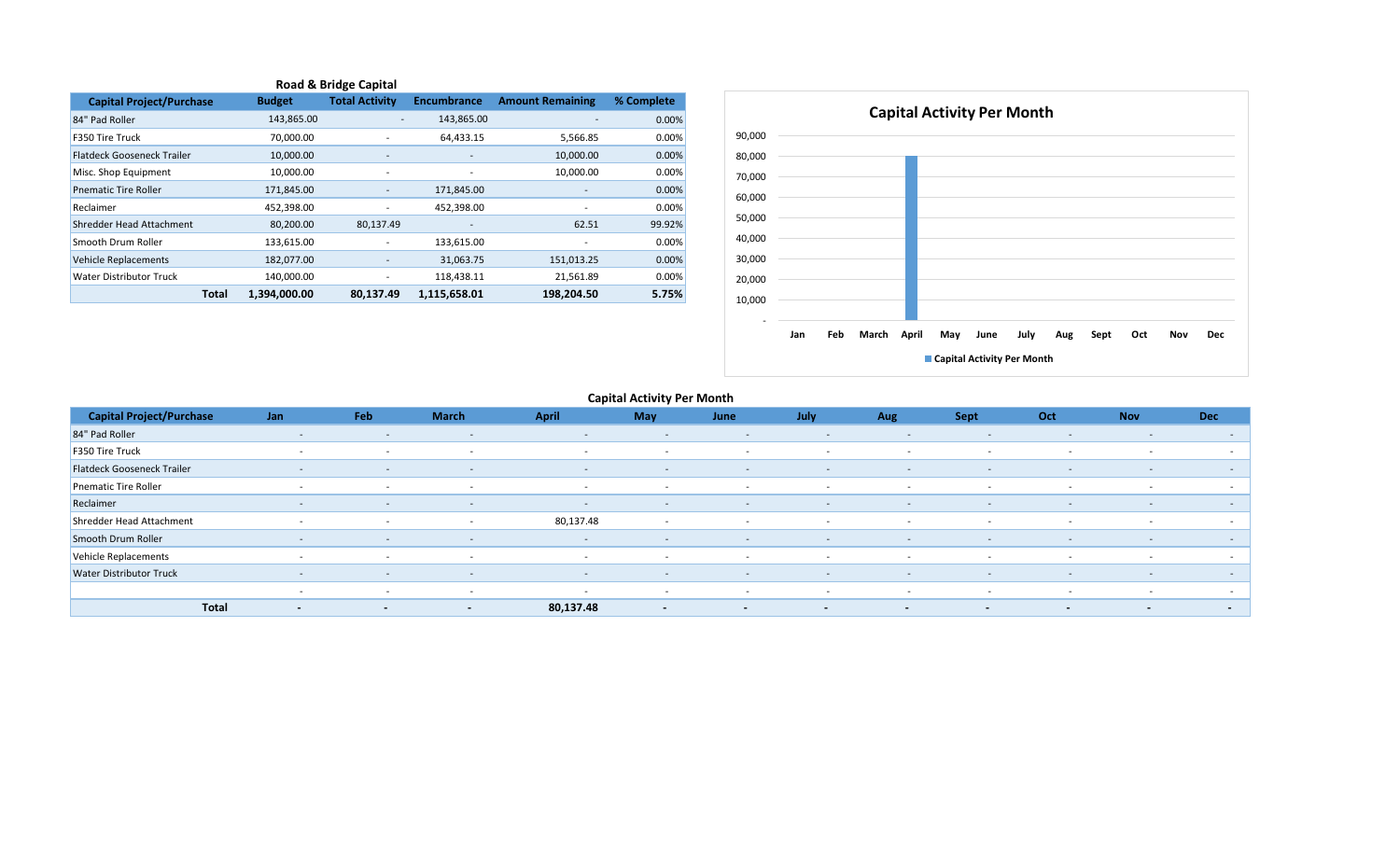| <b>Sheriff's Office Capital</b>      |              |                          |                          |                          |                  |             |  |  |  |  |  |  |
|--------------------------------------|--------------|--------------------------|--------------------------|--------------------------|------------------|-------------|--|--|--|--|--|--|
| Amount                               |              |                          |                          |                          |                  |             |  |  |  |  |  |  |
| <b>Capital Project/Purchase</b>      |              | <b>Budget</b>            | <b>Total Activity</b>    | <b>Encumbrance</b>       | <b>Remaining</b> | % Complete  |  |  |  |  |  |  |
| 2 In-Car Radios & 4 Handheld Radios  |              | 22,200.00                | ٠                        | $\overline{\phantom{a}}$ | 22,200.00        | 0.00%       |  |  |  |  |  |  |
| 2 In-Car Raptor RP-1 Dual Band Radar |              | 3.750.00                 | ٠                        | ٠                        | 3.750.00         | 0.00%       |  |  |  |  |  |  |
| Body Worn Audio/Recording System     |              | 254,000.00               | 247,433.74               | $\overline{\phantom{a}}$ | 6,566.26         | 97.41%      |  |  |  |  |  |  |
| Mobile Homes                         |              | 220.000.00               | 160.250.00               | 15,750.83                | 43,999.17        | 72.84%      |  |  |  |  |  |  |
| Radios                               |              | 4,500.00                 | $\overline{\phantom{a}}$ |                          | 4,500.00         | 0.00%       |  |  |  |  |  |  |
| Vehicle Fleet                        |              | 430,000.00               | 129,218.30               | 280,629.95               | 20,151.75        | 30.05%      |  |  |  |  |  |  |
|                                      |              | $\overline{\phantom{a}}$ | $\overline{\phantom{a}}$ |                          | -                | $\#$ DIV/0! |  |  |  |  |  |  |
|                                      | <b>Total</b> | 934.450.00               | 536.902.04               | 296.380.78               | 101.167.18       | 57.46%      |  |  |  |  |  |  |



| <b>Capital Project/Purchase</b>      | Jan   |        | Feb                      | <b>March</b>             | <b>April</b>             | May       | June                     | July                     | Aug                      | <b>Sept</b>              | Oct                      | <b>Nov</b>               | <b>Dec</b>               |
|--------------------------------------|-------|--------|--------------------------|--------------------------|--------------------------|-----------|--------------------------|--------------------------|--------------------------|--------------------------|--------------------------|--------------------------|--------------------------|
| 2 In-Car Radios & 4 Handheld Radios  |       | $\sim$ |                          | $\sim$                   | $\overline{\phantom{a}}$ | $\sim$    | $\sim$                   | $\sim$                   | $\sim$                   | $\sim$                   | $\overline{\phantom{a}}$ | $\overline{\phantom{a}}$ | $\sim$                   |
| 2 In-Car Raptor RP-1 Dual Band Radar |       |        |                          |                          |                          |           | $\overline{\phantom{a}}$ | $\overline{\phantom{a}}$ | $\overline{\phantom{a}}$ |                          | $\overline{\phantom{a}}$ | $\overline{\phantom{a}}$ |                          |
| Body Worn Audio/Recording System     |       | $\sim$ |                          | $\sim$                   | 247,433.74               | $\sim$    | $\sim$                   | $\sim$                   | $\sim$                   |                          | $\sim$                   | $\overline{\phantom{a}}$ | $\sim$                   |
| Mobile Homes                         |       | $\sim$ | $\sim$                   | 52,750.00                | 53,750.00                | 53,750.00 |                          | $\sim$                   |                          |                          | . .                      |                          | $\sim$                   |
| Radios                               |       | $\sim$ |                          | $\sim$                   | $\overline{a}$           |           | $\sim$                   | $\sim$                   | $\sim$                   |                          |                          |                          | $\sim$                   |
| Vehicle Fleet                        |       |        | 47,404.25                |                          | 44,286.25                | 37,527.80 | $\overline{\phantom{a}}$ |                          | . .                      |                          | . .                      | $\overline{\phantom{a}}$ |                          |
|                                      |       | $\sim$ | $\overline{\phantom{0}}$ | $\overline{\phantom{0}}$ | $\overline{\phantom{a}}$ | $\sim$    | $\sim$                   | $\sim$                   | $\sim$                   | $\sim$                   | $\sim$                   | $\overline{\phantom{a}}$ | . .                      |
|                                      | Total | $\sim$ | 47,404.25                | 52,750.00                | 345,469.99               | 91,277.80 | $\sim$                   | $\sim$                   | $\sim$                   | $\overline{\phantom{a}}$ | $\overline{\phantom{a}}$ | $\sim$                   | $\overline{\phantom{a}}$ |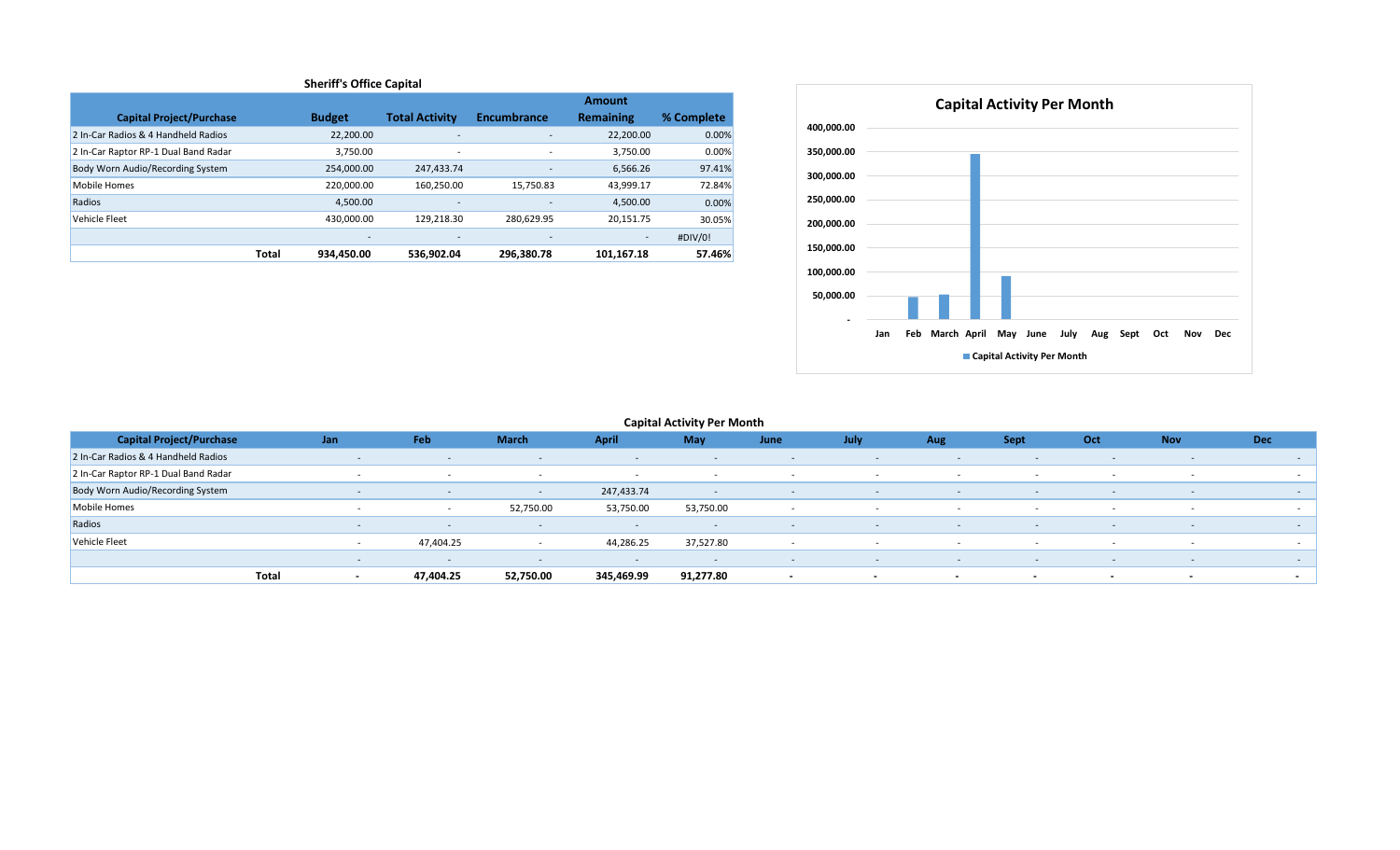| <b>Solid Waste Capital</b>      |       |               |                          |                    |                          |            |  |  |  |  |  |
|---------------------------------|-------|---------------|--------------------------|--------------------|--------------------------|------------|--|--|--|--|--|
|                                 |       |               |                          |                    | <b>Amount</b>            |            |  |  |  |  |  |
| <b>Capital Project/Purchase</b> |       | <b>Budget</b> | <b>Total Activity</b>    | <b>Encumbrance</b> | <b>Remaining</b>         | % Complete |  |  |  |  |  |
| 313 CAT Trackhoe                |       | 157,300.00    |                          |                    | 157,300.00               | 0.00%      |  |  |  |  |  |
| 3 YD Stationary Compactor       |       | 54,500.00     |                          |                    | 54,500.00                | 0.00%      |  |  |  |  |  |
| 40 YD Compactor Boxes           |       | 15,000.00     |                          |                    | 15,000.00                | 0.00%      |  |  |  |  |  |
| 40 YD Open Top Boxes            |       | 21,000.00     |                          |                    | 21,000.00                | 0.00%      |  |  |  |  |  |
| 4 YD Stationary Compactors      |       | 58,000.00     | 57,500.00                |                    | 500.00                   | 99.14%     |  |  |  |  |  |
| Bobcat Mini Excavator Exchange  |       | 5,000.00      | 5,000.00                 |                    | $\overline{\phantom{a}}$ | 100.00%    |  |  |  |  |  |
| Bobcat Skidsteer Exchange       |       | 7,500.00      | 7,500.00                 |                    |                          | 100.00%    |  |  |  |  |  |
| F350 Mechanic Truck             |       | 54,000.00     |                          |                    | 54,000.00                | 0.00%      |  |  |  |  |  |
| F350 Work Truck                 |       | 58,000.00     | $\overline{\phantom{a}}$ | ٠                  | 58,000.00                | 0.00%      |  |  |  |  |  |
| <b>Rolloff Truck</b>            |       | 160,100.00    |                          | ٠                  | 160,100.00               | 0.00%      |  |  |  |  |  |
| Rolloff Truck (BuyBack)         |       | 274,500.00    |                          |                    | 274,500.00               | 0.00%      |  |  |  |  |  |
| Scag Turf Tiger Mower           |       | 17,300.00     |                          |                    | 17,300.00                | 0.00%      |  |  |  |  |  |
| Trackhoe                        |       | 251,700.00    | 236,719.00               |                    | 14,981.00                | 94.05%     |  |  |  |  |  |
|                                 | Total | 1,133,900.00  | 306,719.00               |                    | 827,181.00               | 27.05%     |  |  |  |  |  |



| <b>Capital Activity Per Month</b> |       |            |                          |                          |                          |                          |                          |                          |                          |                          |                          |                          |                          |
|-----------------------------------|-------|------------|--------------------------|--------------------------|--------------------------|--------------------------|--------------------------|--------------------------|--------------------------|--------------------------|--------------------------|--------------------------|--------------------------|
| <b>Capital Project/Purchase</b>   |       | Jan        | Feb                      | <b>March</b>             | <b>April</b>             | May                      | June                     | July                     | Aug                      | Sept                     | Oct                      | <b>Nov</b>               | <b>Dec</b>               |
| 313 CAT Trackhoe                  |       | $\sim$     | $\overline{\phantom{0}}$ | $\sim$                   | $\overline{\phantom{a}}$ | $\overline{\phantom{a}}$ | $\overline{\phantom{a}}$ | $\overline{\phantom{a}}$ | $\overline{\phantom{a}}$ | $\overline{\phantom{a}}$ | $\sim$                   | $\sim$                   | $\sim$ 100 $\pm$         |
| 3 YD Stationary Compactor         |       | $\sim$     | $\sim$                   | $\sim$                   | $\sim$                   | $\sim$                   | $\sim$                   | $\sim$                   | $\sim$                   | $\sim$                   | $\sim$                   | $\sim$                   | $\sim$                   |
| 40 YD Compactor Boxes             |       | $\sim$     | $\overline{a}$           | $\overline{\phantom{0}}$ | $\overline{\phantom{a}}$ | $\overline{\phantom{a}}$ | $\overline{\phantom{a}}$ | $\overline{\phantom{0}}$ | $\overline{\phantom{a}}$ | $\overline{\phantom{a}}$ | $\sim$                   | $\sim$                   | $\sim$                   |
| 40 YD Open Top Boxes              |       | $\sim$     | $\sim$                   | $\sim$                   | $\sim$                   | $\sim$                   | $\sim$                   | $\sim$                   | $\sim$                   | $\sim$                   | $\sim$                   | $\sim$                   | $\sim$                   |
| 4 YD Stationary Compactors        |       | $\sim$     | $\sim$                   | 57,500.00                | $\overline{\phantom{a}}$ | $\overline{\phantom{0}}$ | $\overline{\phantom{0}}$ | $\overline{\phantom{0}}$ | $\sim$                   | $\overline{\phantom{0}}$ | $\overline{\phantom{a}}$ | $\sim$                   | $\sim$                   |
| Bobcat Mini Excavator Exchange    |       | $\sim$     | $\sim$                   | 5,000.00                 | $\sim$                   |                          | $\sim$                   | $\sim$                   | $\sim$                   | $\overline{\phantom{a}}$ | $\sim$                   | $\sim$                   | $\sim$                   |
| <b>Bobcat Skidsteer Exchange</b>  |       | $\sim$     | $\sim$                   | 7,500.00                 | $\sim$                   | $\overline{\phantom{a}}$ | $\sim$                   | $\sim$                   | $\sim$                   | $\sim$                   | $\sim$                   | $\sim$                   | $\sim$                   |
| F350 Mechanic Truck               |       | $\sim$     | $\sim$                   | $\sim$                   |                          | $\overline{\phantom{0}}$ | $\sim$                   | $\overline{\phantom{a}}$ | $\sim$                   | -                        | $\sim$                   | $\sim$                   | $\sim$                   |
| F350 Work Truck                   |       | $\sim$     | $\sim$                   | $\sim$                   | $\sim$                   | $\overline{\phantom{a}}$ | $\sim$                   | $\sim$                   | $\sim$                   | $\sim$                   | $\sim$                   | $\sim$                   | $\sim$                   |
| <b>Rolloff Truck</b>              |       | $\sim$     | $\sim$                   | $\sim$                   | $\sim$                   | $\sim$                   | $\sim$                   | $\sim$                   | $\sim$                   | $\sim$                   | $\overline{\phantom{a}}$ | $\sim$                   | $\sim$                   |
| Rolloff Truck (BuyBack)           |       | $\sim$     | $\sim$                   | $\sim$                   | $\sim$                   | $\overline{\phantom{a}}$ | $\sim$                   | $\sim$                   | $\sim$                   | $\overline{\phantom{a}}$ | $\overline{\phantom{a}}$ | $\sim$                   | $\sim$                   |
| Scag Turf Tiger Mower             |       | $\sim$     | $\sim$                   | $\sim$                   | $\sim$                   | $\sim$                   | $\sim$                   | $\sim$                   | $\sim$                   | $\sim$                   | $\sim$                   | $\sim$                   | $\sim$                   |
| Trackhoe                          |       | 236,719.00 | $\sim$                   | $\sim$                   | $\sim$                   | $\overline{\phantom{a}}$ | $\overline{\phantom{a}}$ | $\overline{\phantom{a}}$ | $\sim$                   | $\overline{\phantom{a}}$ | $\overline{\phantom{a}}$ | $\sim$                   | $\sim$                   |
|                                   | Total | 236,719.00 | $\overline{\phantom{a}}$ | 70,000.00                | $\overline{\phantom{0}}$ | $\overline{\phantom{a}}$ |                          | $\overline{\phantom{a}}$ | $\overline{a}$           | $\overline{\phantom{a}}$ | $\overline{a}$           | $\overline{\phantom{a}}$ | $\overline{\phantom{a}}$ |